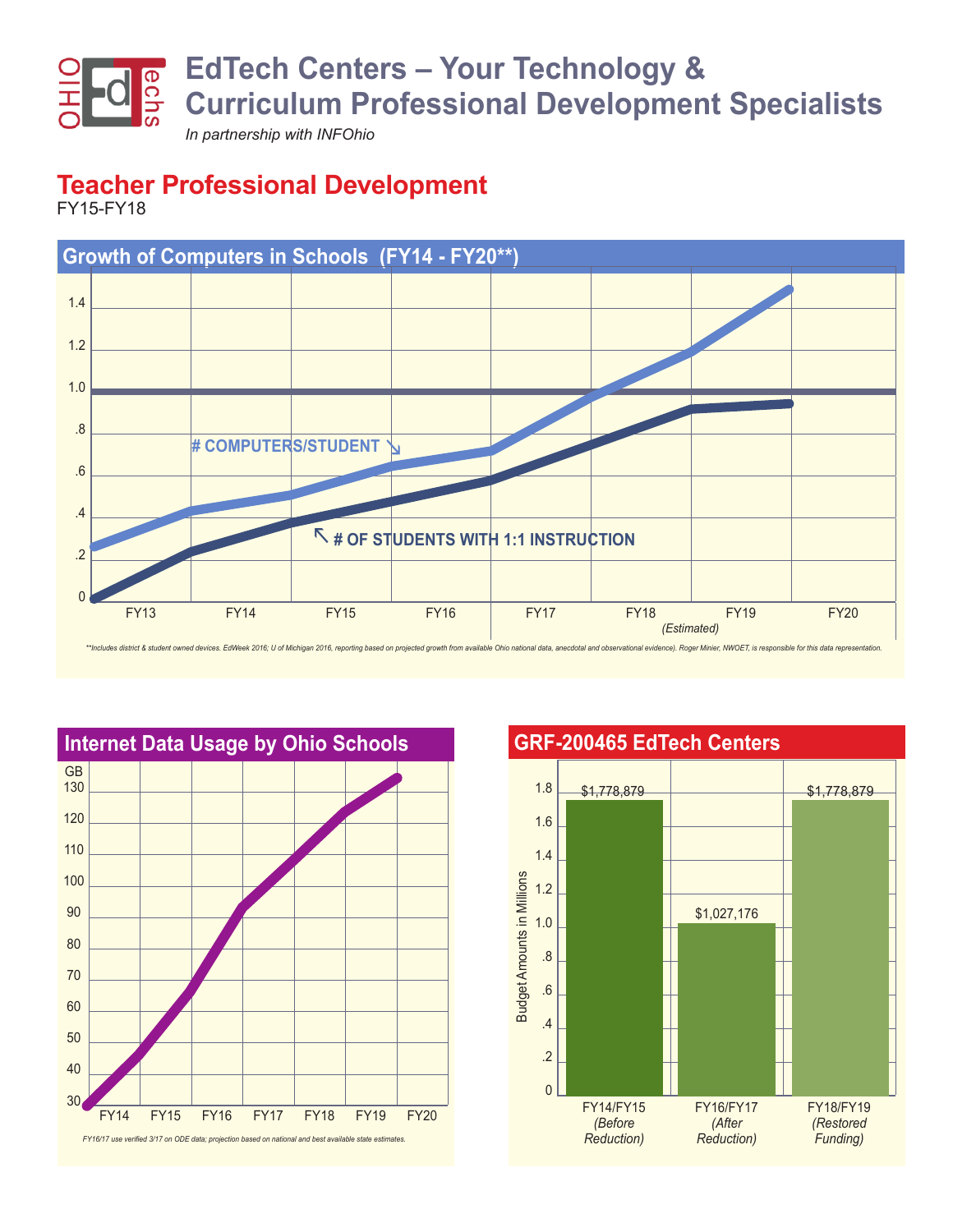# **EdTech Agencies Prepare Teachers and Children with College-Ready Tech Skills for the Jobs of Today and Tomorrow!**

**Computers are NOT JUST FOR state testing! Devices can be used DAILY!**

Ohio EdTechs help teachers learn to create online tests and quizzes - in just TWO HOURS.











## **Help Ohio's Students**

In FY 15/16 funding for Ohio EdTechs and INFOhio was cut 42%. **House Bill 49 restores the 42%**

#### **HB 49 GRF-200465 AS PASSED**

**• Restores funding for Educational Technology Resources to the FY15 level.**

**Restores EdTech Centers from "\$1,027,176" to "\$1,778,879"**

#### **GRF-200465 AS PASSED ALSO:**

- **• Helps fund Internet safety**
- **Restores INFOhio from "\$1,443,572" to "\$2,500,000"**

#### **Ohio Educational Technology Agencies**

The Ohio Educational Technology Agencies (EdTech) provide professional development that optimize the use of classroom technologies to improve student and school staff performance.

CET, Cincinnati, OH ETSEO, Athens, OH ITSCO, Columbus, OH NWOET, Bowling Green, OH SOITA, Dayton, OH Western Reserve Public Media, Kent, OH WGTE, Toledo, OH WVIZ, Cleveland, OH

#### **For more information please contact:**

Roger Minier Volunteer Past Chair Ohio EdTechs

NWOET EdTech Executive Director 419-260-2147 minier@nwoet.org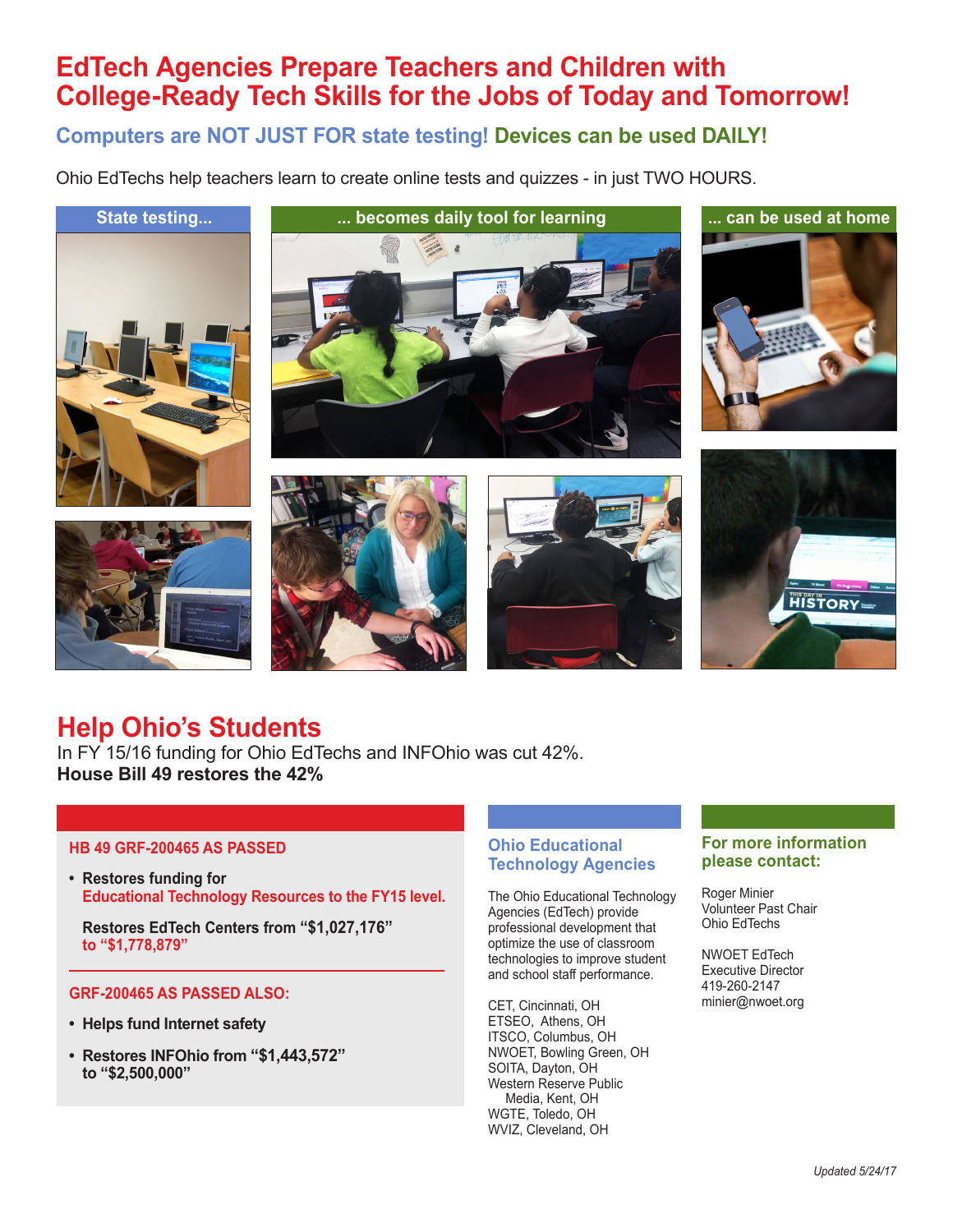### **Ohio Senate Finance Committee Testimony** Appropriation Item 200465 Educational Technology Resources **Educational Technology Centers** (Agencies)

Chairman Oelslager and members of the committee, thank you.

I am a former science teacher and computer programing instructor, and now the director of Northwest Ohio EdTech Center, a non-profit serving over 100 mostly rural school districts.

 I am here today to ask you to support funding for EdTech Agencies for GRF 200465 as passed by the House. In the previous budget EdTech centers and INFOhio funding lines were combined then reduced 42 % in our current fiscal year.

The House budget restores that 42% cut, back to the 'flat funding' level of FY 14.

In 2014 my agency alone provided over 16,000 hours of teacher professional development - this has dropped to 6,000 hours this year

 Every dollar of state funding helps us generate \$2 in additional revenue as we work with other non-profits like Code.org, and INFOhio, which in turn helps prepare students for their future.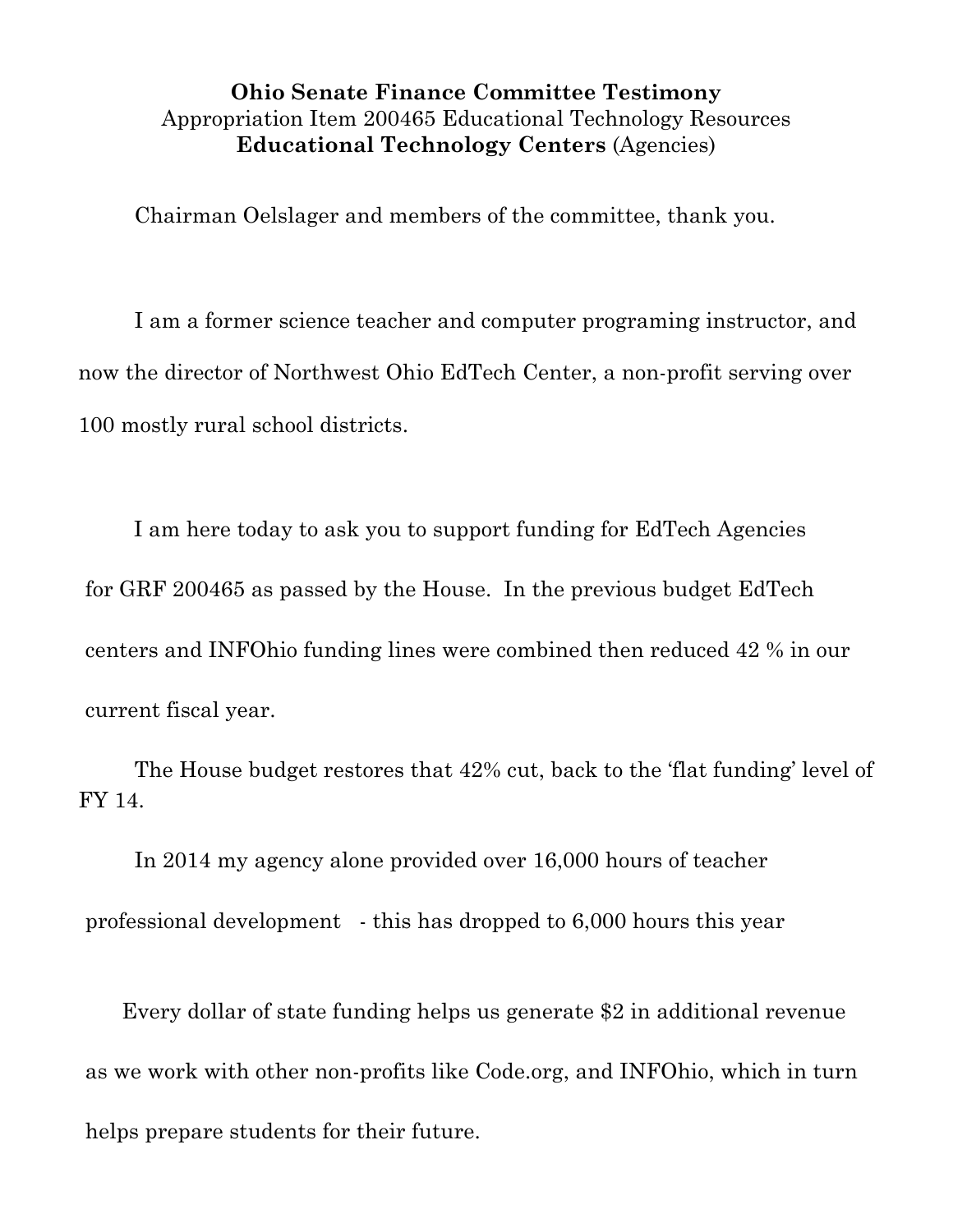If you will look at the chart provided, we see the number of computers in Ohio schools are soaring

– we expect 1 computer per child in all but the lowest-wealth districts within the next three years, but those computers are not good for anything other than testing –

 unless teachers get the professional development they need to help prepare students for their future careers.

That's what EdTechs do – we train teachers in the use of technology for K-12 classroom learning – tools for higher education for those going on to college, and for careers where over 90% of ALL high paying jobs require use of tech daily.

If we are concerned about testing, in just two hours EdTechs can teach teachers how to create tests online focused on Ohio's new learning standards.

If we want parents more involved, in just one hour we can help teachers improve learning for every student by putting homework online.